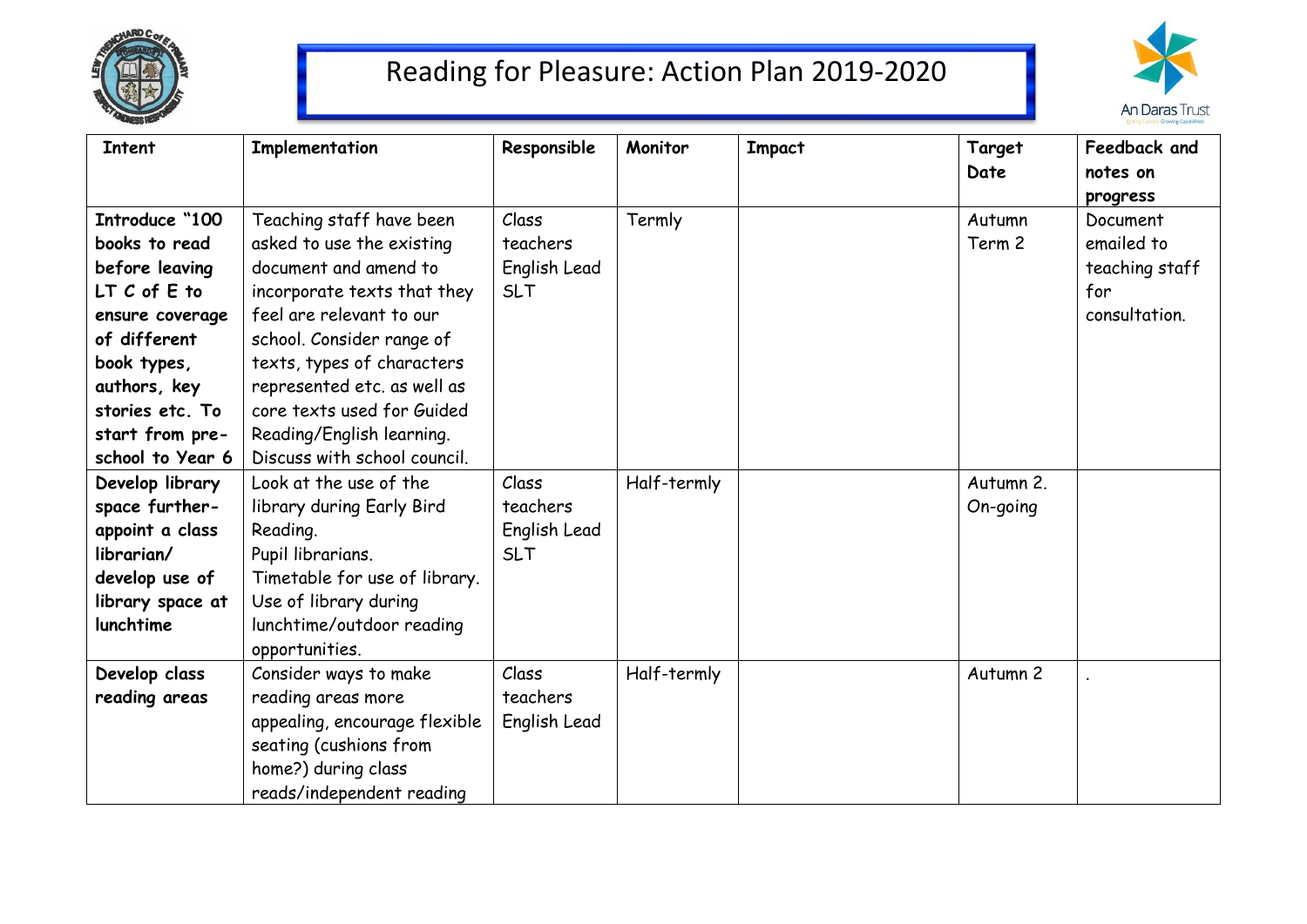|                                                            | etc.                                                                                                                                                                                                                                                                                                                                                  |                                                 |             |                                                                 |                               |                                                                                                                                                                                                      |
|------------------------------------------------------------|-------------------------------------------------------------------------------------------------------------------------------------------------------------------------------------------------------------------------------------------------------------------------------------------------------------------------------------------------------|-------------------------------------------------|-------------|-----------------------------------------------------------------|-------------------------------|------------------------------------------------------------------------------------------------------------------------------------------------------------------------------------------------------|
|                                                            |                                                                                                                                                                                                                                                                                                                                                       |                                                 |             |                                                                 |                               |                                                                                                                                                                                                      |
| Whole school<br>author,<br>illustrator or<br>reading focus | Plan in specific focus, for<br>example Michael Morpurgo<br>month (February) to<br>highlight particular authors,<br>illustrators or reading focus.<br>Could be linked to national<br>focus or local events etc.                                                                                                                                        | Class<br>teachers<br>English Lead<br><b>SLT</b> | Monthly     |                                                                 | Spring 1                      |                                                                                                                                                                                                      |
| Share books                                                | Class reading swaps (see<br>timetable) where pupils from<br>different classes get<br>together to read to each<br>other for half an hour.                                                                                                                                                                                                              | Class<br>teachers                               | Half-termly |                                                                 | Autumn 2                      | Timetable sent<br>Autumn 1 -<br>time table set<br>times to ensure<br>this can happen<br>(Autumn 2)                                                                                                   |
| Read widely,<br>read daily                                 | Each class teacher to read<br>with their class and<br>demonstrate the enjoyment<br>and appreciation of a wide<br>range of books (no<br>expectation that the book<br>links to anything specific but<br>to enthuse and inspire)<br>Model reading for pleasure.<br>Modelling of fluency and<br>expression.<br>Class read to<br>displayed/shared on Dojo. | Class<br>teachers                               | Half-termly | Raised profile of reading<br>for pleasure across the<br>school. | Autumn 1<br>then on-<br>going | Class reads<br>displayed in<br>100% of<br>classes.<br>In addition,<br>Great Links Tor<br>pupils<br>independently<br>vote on a daily<br>basis for a<br>class read at<br>the end of the<br>school day. |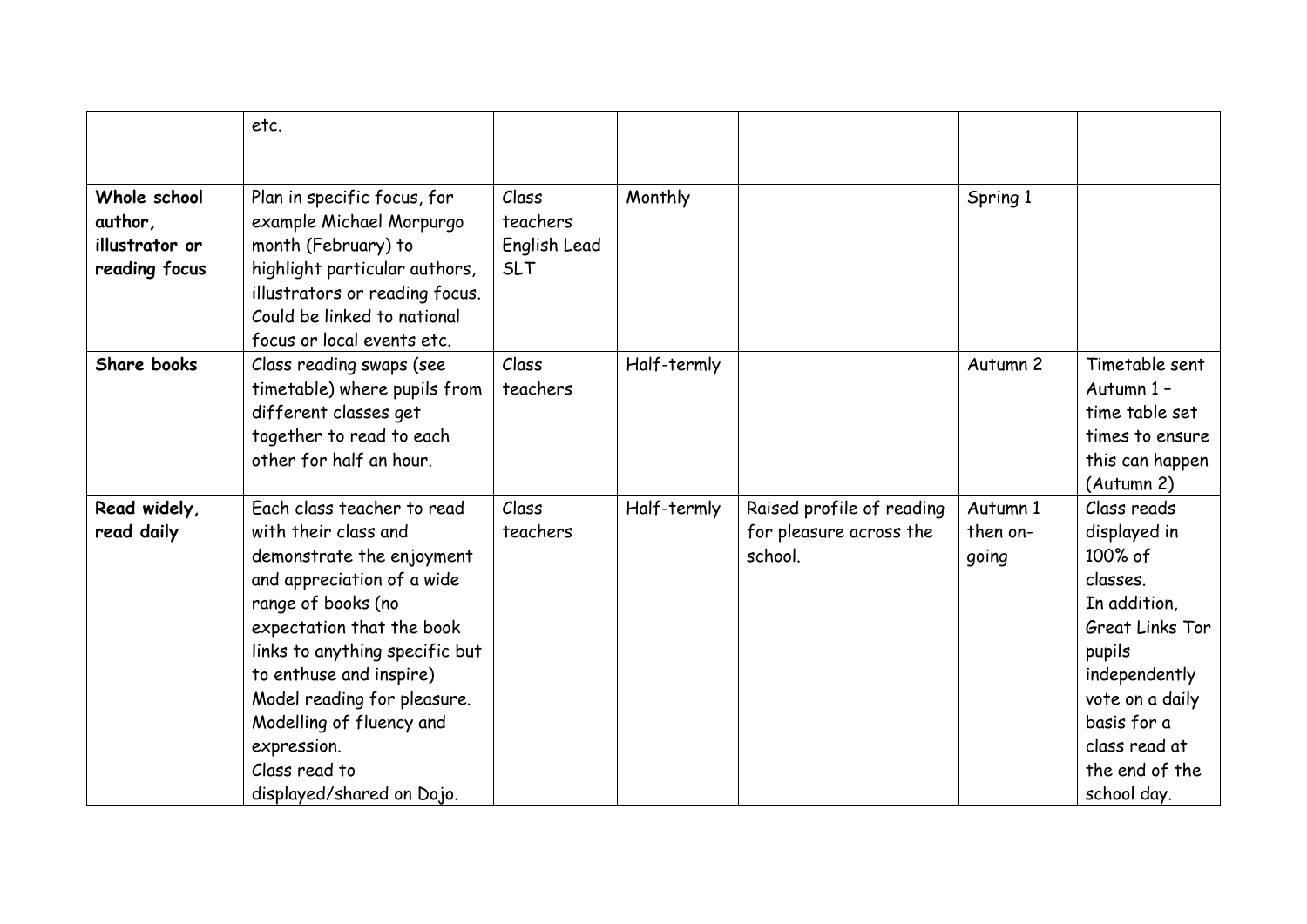| Have plenty of books<br>around | Books to support all areas<br>of learning on display and<br>available for all pupils to<br>access and use<br>independently.<br>Use of Babcock library<br>service as needed.                          | Class<br>teachers          | During<br>learning<br>walks/class<br>visits |                                                                                             | Autumn 1 then<br>on-going | Pupil<br>conferencing<br>end of<br>Autumn 1<br>highlighted<br>that has been<br>established in<br>Fox Tor with<br>pupils<br>speaking<br>about this. |
|--------------------------------|------------------------------------------------------------------------------------------------------------------------------------------------------------------------------------------------------|----------------------------|---------------------------------------------|---------------------------------------------------------------------------------------------|---------------------------|----------------------------------------------------------------------------------------------------------------------------------------------------|
| Perform stories                | Within learning (not just<br>English), children are given<br>the opportunity to perform<br>stories they have studied<br>and incorporate drama.<br>Staff CPD to explore<br>different approaches.      | Class<br>teachers          | Termly                                      |                                                                                             | Autumn 1 then<br>on-going | Used in Fox<br>Tor for RE<br>exploring the<br>qualities of<br>Noah.                                                                                |
| Improve home school<br>liaison | Invite parents/carers in for<br>a presentation on phonics,<br>reading and guided reading.<br>Ensure that parents<br>understand how we teach<br>reading throughout the<br>school and provide research | English Lead<br><b>SLT</b> | Annually (or<br>as needed)                  | Parent/carer meeting to be<br>arranged as soon as RWI<br>training/resources are in<br>place | Autumn 2                  | Early Bird<br>Reading<br>established on<br>a weekly basis<br>across the<br>whole school.<br>Register set                                           |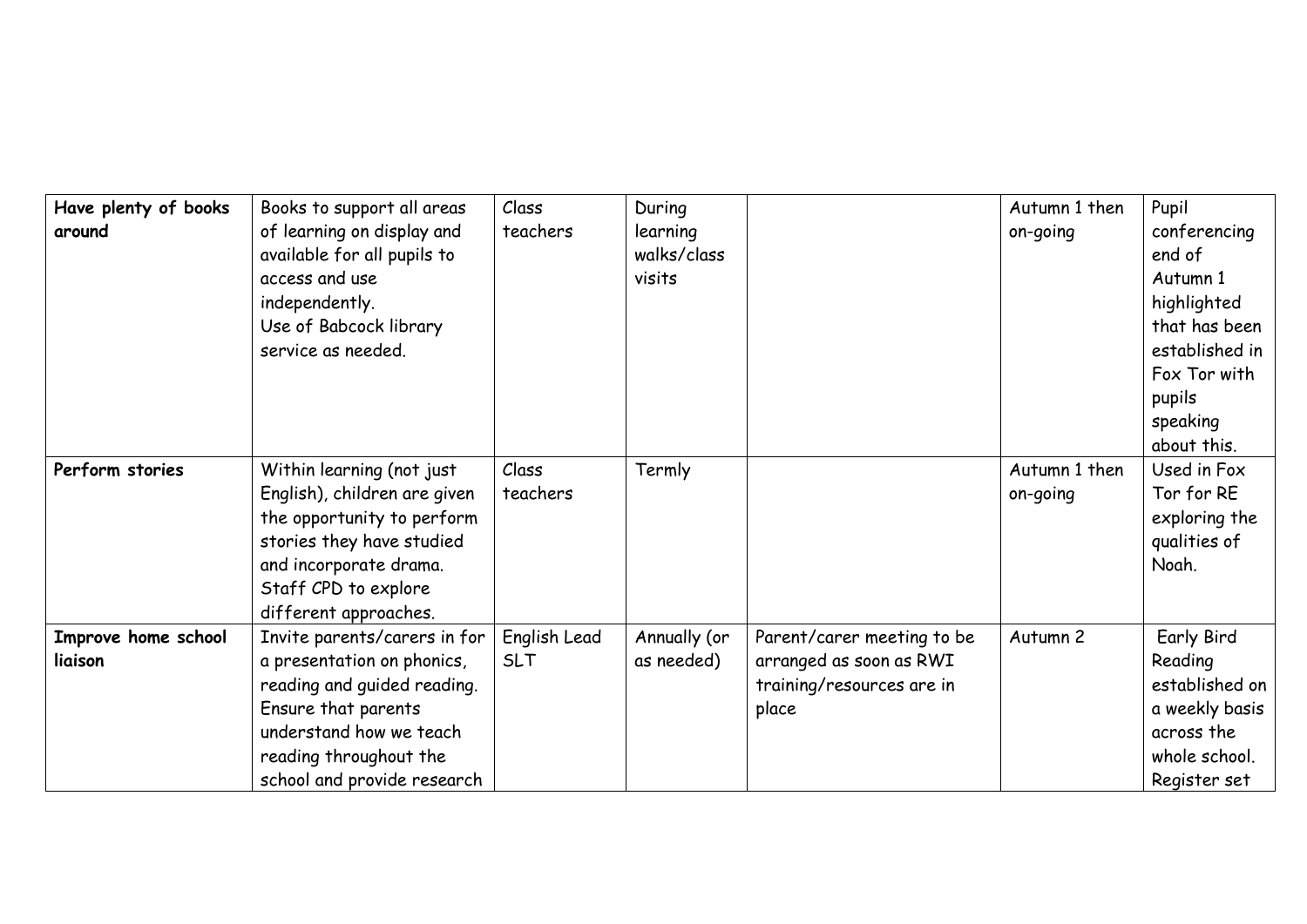|                                        | data on the impact of<br>supporting this through<br>daily reading/sharing<br>stories at home.<br>Early Bird Reading across<br>the school.                                         |                                   |                 |                                                                                                                                                                                                    |          | up to record<br>uptake.                                                                                               |
|----------------------------------------|-----------------------------------------------------------------------------------------------------------------------------------------------------------------------------------|-----------------------------------|-----------------|----------------------------------------------------------------------------------------------------------------------------------------------------------------------------------------------------|----------|-----------------------------------------------------------------------------------------------------------------------|
| Establish a swap shop<br>for books     | A swap shop enables<br>children and parents to<br>bring a book in and swap it<br>for free with another book<br>from the display. Set up in<br>foyer/under canopy on a set<br>day? | Book club<br>(overseen by<br>SLT) | Weekly          |                                                                                                                                                                                                    | Spring 1 |                                                                                                                       |
| Hold reading specific<br>events        | World Book Day, National<br>Poetry Day and book<br>themed assemblies over the<br>course of the year.                                                                              | English Lead                      | One per<br>term |                                                                                                                                                                                                    | Spring 1 |                                                                                                                       |
| Create close links with<br>booksellers | Book Fair is invited in,<br>offering the children an<br>opportunity to purchase<br>books.                                                                                         | English Lead<br>Friends of LT     | Yearly          |                                                                                                                                                                                                    | Autumn 2 |                                                                                                                       |
| Set up school book<br>club             | A weekly book club offers<br>pupils the chance to choose<br>a book and be read to.<br>Activities or just read?<br>Trial both?<br>Pupil consultation                               | <b>SLT</b>                        | Weekly          | Raised the profile of reading<br>for pleasure.<br>Developing confidence within<br>the group to discuss<br>likes/dislikes of the books<br>that pupils are borrowing.<br>Pupils introducing ideas to | Autumn 1 | Pupils from<br>Reception to<br>Year 5 use the<br>book club<br>enthusiastically<br>. Book clubs are<br>seen as special |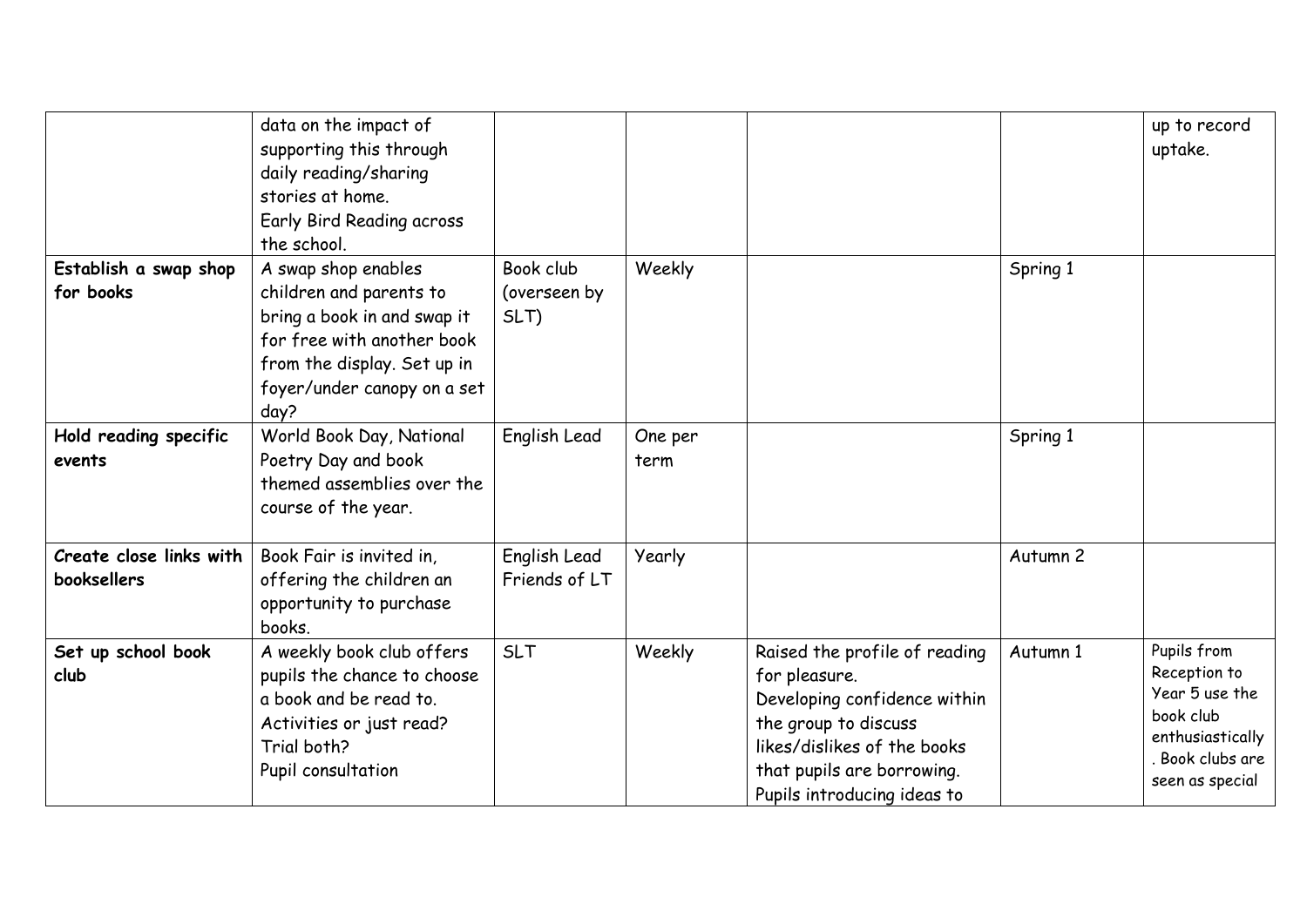|                                                                                                                |                                                                                                                                                                                                |                                         |          | develop book club further. |                           | time to share<br>joy of reading.                                                                                                                                      |
|----------------------------------------------------------------------------------------------------------------|------------------------------------------------------------------------------------------------------------------------------------------------------------------------------------------------|-----------------------------------------|----------|----------------------------|---------------------------|-----------------------------------------------------------------------------------------------------------------------------------------------------------------------|
| Share information on<br>local libraries develop<br>links                                                       | Try to arrange visit to local<br>library/libraries. Invite the<br>library into school,<br>especially to introduce<br>events such as the Summer<br>Reading Challenge                            | English Lead<br><b>SLT</b>              | Yearly   |                            | Autumn 1<br>initially     | Already<br>established<br>link with<br>Launceston<br>Library and<br>school library<br>card set up.                                                                    |
| Staff to share their<br>knowledge of<br>children's literature,<br>research linked to<br>reading, good practice | Plan in staff professional<br>development meetings to<br>provide the opportunity for<br>this.<br>Create a shared area for<br>research documents,<br>professional texts etc.<br>Further develop | Class<br>Teachers<br><b>SLT</b>         | On-going |                            | Autumn 1 then<br>on-going | Autumn<br>reading<br>meeting also<br>looked at<br>possible deep<br>dive questions<br>to prompt<br>thoughts and<br>discussions.<br>Use as an on-<br>going<br>document. |
| Pupil conferencing                                                                                             | Establish how our pupils<br>view reading through pupil<br>conferencing throughout<br>the year.                                                                                                 | English Lead<br>Governors<br><b>SLT</b> | Termly   |                            | Autumn 2                  | Governor PC<br>Autumn 2                                                                                                                                               |